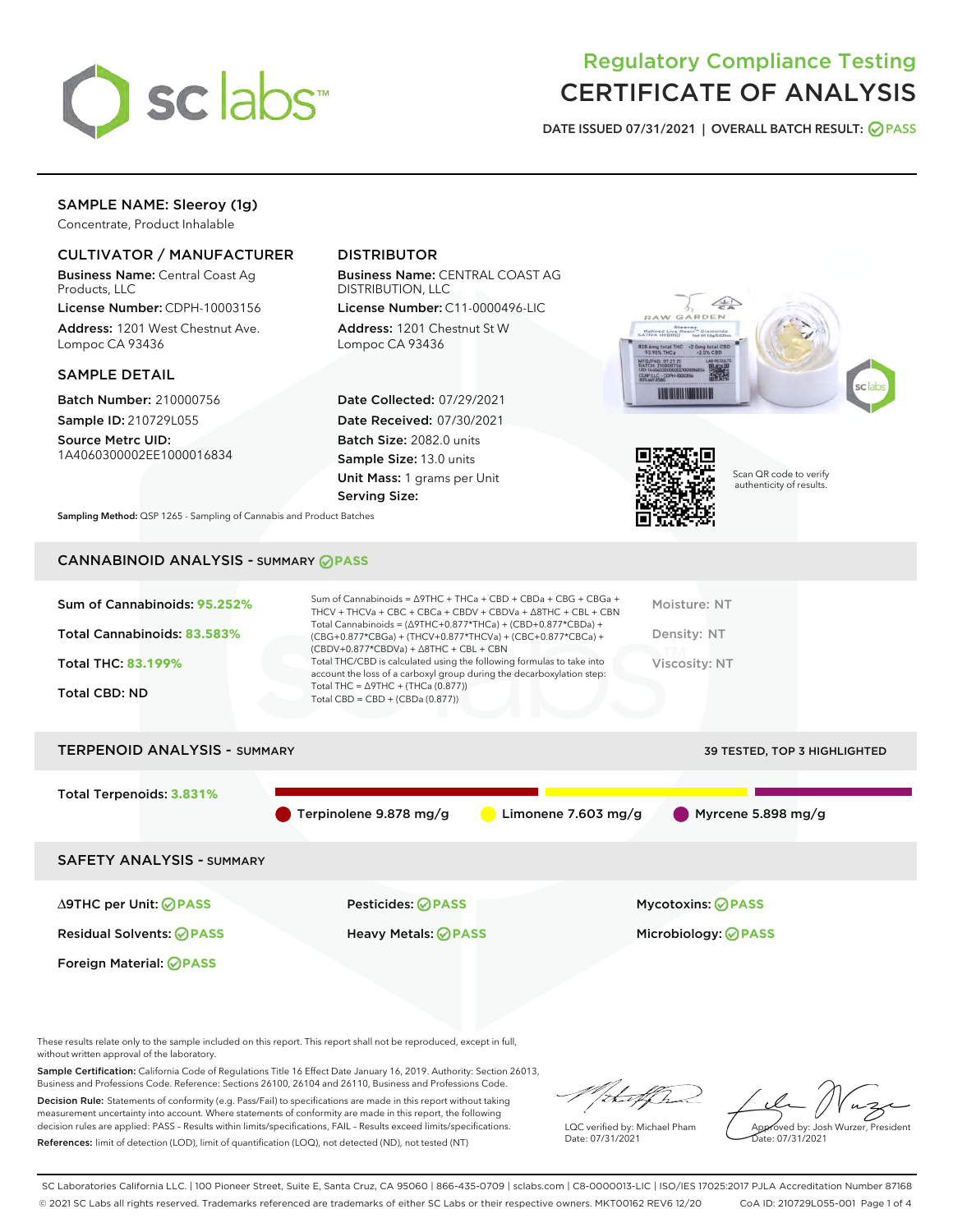



SLEEROY (1G) | DATE ISSUED 07/31/2021 | OVERALL BATCH RESULT: 0 PASS

#### CANNABINOID TEST RESULTS - 07/30/2021 2 PASS

Tested by high-performance liquid chromatography with diode-array detection (HPLC-DAD). **Method:** QSP 1157 - Analysis of Cannabinoids by HPLC-DAD

#### TOTAL CANNABINOIDS: **83.583%**

Total Cannabinoids (Total THC) + (Total CBD) + (Total CBG) + (Total THCV) + (Total CBC) + (Total CBDV) + ∆8THC + CBL + CBN

TOTAL THC: **83.199%** Total THC (∆9THC+0.877\*THCa)

TOTAL CBD: ND

Total CBD (CBD+0.877\*CBDa)

TOTAL CBG: 0.05% Total CBG (CBG+0.877\*CBGa)

TOTAL THCV: 0.334% Total THCV (THCV+0.877\*THCVa)

TOTAL CBC: ND Total CBC (CBC+0.877\*CBCa)

TOTAL CBDV: ND Total CBDV (CBDV+0.877\*CBDVa)

| <b>COMPOUND</b>  | LOD/LOQ<br>(mg/g)          | <b>MEASUREMENT</b><br><b>UNCERTAINTY</b><br>(mg/g) | <b>RESULT</b><br>(mg/g) | <b>RESULT</b><br>(%) |
|------------------|----------------------------|----------------------------------------------------|-------------------------|----------------------|
| <b>THCa</b>      | 0.05/0.14                  | ±24.263                                            | 944.07                  | 94.407               |
| <b>A9THC</b>     | 0.06 / 0.26                | ±0.139                                             | 4.04                    | 0.404                |
| <b>THCVa</b>     | 0.07/0.20                  | ±0.182                                             | 3.81                    | 0.381                |
| <b>CBGa</b>      | 0.1/0.2                    | ±0.03                                              | 0.6                     | 0.06                 |
| $\triangle$ 8THC | 0.1/0.4                    | N/A                                                | <b>ND</b>               | <b>ND</b>            |
| <b>THCV</b>      | 0.1/0.2                    | N/A                                                | <b>ND</b>               | <b>ND</b>            |
| <b>CBD</b>       | 0.07/0.29                  | N/A                                                | <b>ND</b>               | <b>ND</b>            |
| <b>CBDa</b>      | 0.02/0.19                  | N/A                                                | <b>ND</b>               | <b>ND</b>            |
| <b>CBDV</b>      | 0.04 / 0.15                | N/A                                                | <b>ND</b>               | <b>ND</b>            |
| <b>CBDVa</b>     | 0.03/0.53                  | N/A                                                | <b>ND</b>               | <b>ND</b>            |
| <b>CBG</b>       | 0.06/0.19                  | N/A                                                | <b>ND</b>               | <b>ND</b>            |
| <b>CBL</b>       | 0.06 / 0.24                | N/A                                                | <b>ND</b>               | <b>ND</b>            |
| <b>CBN</b>       | 0.1/0.3                    | N/A                                                | <b>ND</b>               | <b>ND</b>            |
| <b>CBC</b>       | 0.2 / 0.5                  | N/A                                                | <b>ND</b>               | <b>ND</b>            |
| <b>CBCa</b>      | 0.07/0.28                  | N/A                                                | <b>ND</b>               | <b>ND</b>            |
|                  | <b>SUM OF CANNABINOIDS</b> |                                                    | 952.52 mg/g             | 95.252%              |

#### **UNIT MASS: 1 grams per Unit**

| ∆9THC per Unit                                                                            | 1120 per-package limit | <b>PASS</b><br>$4.04$ mg/unit |  |  |  |
|-------------------------------------------------------------------------------------------|------------------------|-------------------------------|--|--|--|
| <b>Total THC per Unit</b>                                                                 |                        | 831.99 mg/unit                |  |  |  |
| <b>CBD per Unit</b>                                                                       |                        | <b>ND</b>                     |  |  |  |
| <b>Total CBD per Unit</b>                                                                 |                        | <b>ND</b>                     |  |  |  |
| Sum of Cannabinoids<br>per Unit                                                           |                        | 952.52 mg/unit                |  |  |  |
| <b>Total Cannabinoids</b><br>per Unit                                                     |                        | 835.83 mg/unit                |  |  |  |
| <b>MOISTURE TEST RESULT</b><br><b>VISCOSITY TEST RESULT</b><br><b>DENSITY TEST RESULT</b> |                        |                               |  |  |  |

Not Tested

Not Tested

Not Tested

## TERPENOID TEST RESULTS - 07/31/2021

Terpene analysis utilizing gas chromatography-flame ionization detection (GC-FID). **Method:** QSP 1192 - Analysis of Terpenoids by GC-FID

| <b>COMPOUND</b>         | LOD/LOQ<br>(mg/g)    | <b>MEASUREMENT</b><br><b>UNCERTAINTY</b><br>(mg/g) | <b>RESULT</b><br>(mg/g)                         | <b>RESULT</b><br>$(\%)$ |
|-------------------------|----------------------|----------------------------------------------------|-------------------------------------------------|-------------------------|
| Terpinolene             | 0.008 / 0.026        | ±0.2025                                            | 9.878                                           | 0.9878                  |
| Limonene                | 0.005 / 0.016        | ±0.1087                                            | 7.603                                           | 0.7603                  |
| <b>Myrcene</b>          | 0.008 / 0.025        | ±0.0761                                            | 5.898                                           | 0.5898                  |
| $\beta$ Caryophyllene   | 0.004 / 0.012        | ±0.2031                                            | 5.706                                           | 0.5706                  |
| Linalool                | 0.009 / 0.032        | ±0.0595                                            | 1.566                                           | 0.1566                  |
| $\alpha$ Humulene       | 0.009 / 0.029        | ±0.0428                                            | 1.332                                           | 0.1332                  |
| $\beta$ Pinene          | 0.004 / 0.014        | ±0.0138                                            | 1.200                                           | 0.1200                  |
| Fenchol                 | 0.010 / 0.034        | ±0.0316                                            | 0.817                                           | 0.0817                  |
| Terpineol               | 0.016 / 0.055        | ±0.0401                                            | 0.653                                           | 0.0653                  |
| $\alpha$ Pinene         | 0.005 / 0.017        | ±0.0056                                            | 0.651                                           | 0.0651                  |
| Ocimene                 | 0.011/0.038          | ±0.0206                                            | 0.643                                           | 0.0643                  |
| trans-β-Farnesene       | 0.008 / 0.025        | ±0.0148                                            | 0.416                                           | 0.0416                  |
| $\alpha$ Phellandrene   | 0.006 / 0.020        | ±0.0039                                            | 0.284                                           | 0.0284                  |
| 3 Carene                | 0.005 / 0.018        | ±0.0038                                            | 0.266                                           | 0.0266                  |
| Valencene               | 0.009 / 0.030        | ±0.0167                                            | 0.243                                           | 0.0243                  |
| $\alpha$ Terpinene      | 0.005 / 0.017        | ±0.0035                                            | 0.232                                           | 0.0232                  |
| $\gamma$ Terpinene      | 0.006 / 0.018        | ±0.0028                                            | 0.164                                           | 0.0164                  |
| <b>Borneol</b>          | 0.005 / 0.016        | ±0.0066                                            | 0.157                                           | 0.0157                  |
| $\alpha$ Bisabolol      | 0.008 / 0.026        | ±0.0054                                            | 0.102                                           | 0.0102                  |
| Camphene                | 0.005 / 0.015        | ±0.0010                                            | 0.090                                           | 0.0090                  |
| Guaiol                  | <i>0.009 / 0.030</i> | ±0.0034                                            | 0.073                                           | 0.0073                  |
| Caryophyllene<br>Oxide  | 0.010 / 0.033        | ±0.0033                                            | 0.072                                           | 0.0072                  |
| <b>Nerolidol</b>        | 0.009 / 0.028        | ±0.0044                                            | 0.070                                           | 0.0070                  |
| p-Cymene                | 0.005 / 0.016        | ±0.0016                                            | 0.058                                           | 0.0058                  |
| Fenchone                | 0.009 / 0.028        | ±0.0014                                            | 0.048                                           | 0.0048                  |
| Citronellol             | 0.003 / 0.010        | ±0.0016                                            | 0.032                                           | 0.0032                  |
| Sabinene                | 0.004 / 0.014        | ±0.0004                                            | 0.031                                           | 0.0031                  |
| Eucalyptol              | 0.006 / 0.018        | ±0.0006                                            | 0.025                                           | 0.0025                  |
| Sabinene Hydrate        | 0.006 / 0.022        | N/A                                                | <loq< th=""><th><loq< th=""></loq<></th></loq<> | <loq< th=""></loq<>     |
| Nerol                   | 0.003 / 0.011        | N/A                                                | <loq< th=""><th><loq< th=""></loq<></th></loq<> | <loq< th=""></loq<>     |
| (-)-Isopulegol          | 0.005 / 0.016        | N/A                                                | ND                                              | ND                      |
| Camphor                 | 0.006 / 0.019        | N/A                                                | ND                                              | ND                      |
| Isoborneol              | 0.004 / 0.012        | N/A                                                | ND                                              | ND                      |
| Menthol                 | 0.008 / 0.025        | N/A                                                | ND                                              | ND                      |
| R-(+)-Pulegone          | 0.003 / 0.011        | N/A                                                | ND                                              | ND                      |
| Geraniol                | 0.002 / 0.007        | N/A                                                | ND                                              | ND                      |
| <b>Geranyl Acetate</b>  | 0.004 / 0.014        | N/A                                                | ND                                              | ND                      |
| $\alpha$ Cedrene        | 0.005 / 0.016        | N/A                                                | ND                                              | ND                      |
| Cedrol                  | 0.008 / 0.027        | N/A                                                | ND                                              | ND                      |
| <b>TOTAL TERPENOIDS</b> |                      |                                                    | 38.310 mg/g                                     | 3.831%                  |

SC Laboratories California LLC. | 100 Pioneer Street, Suite E, Santa Cruz, CA 95060 | 866-435-0709 | sclabs.com | C8-0000013-LIC | ISO/IES 17025:2017 PJLA Accreditation Number 87168 © 2021 SC Labs all rights reserved. Trademarks referenced are trademarks of either SC Labs or their respective owners. MKT00162 REV6 12/20 CoA ID: 210729L055-001 Page 2 of 4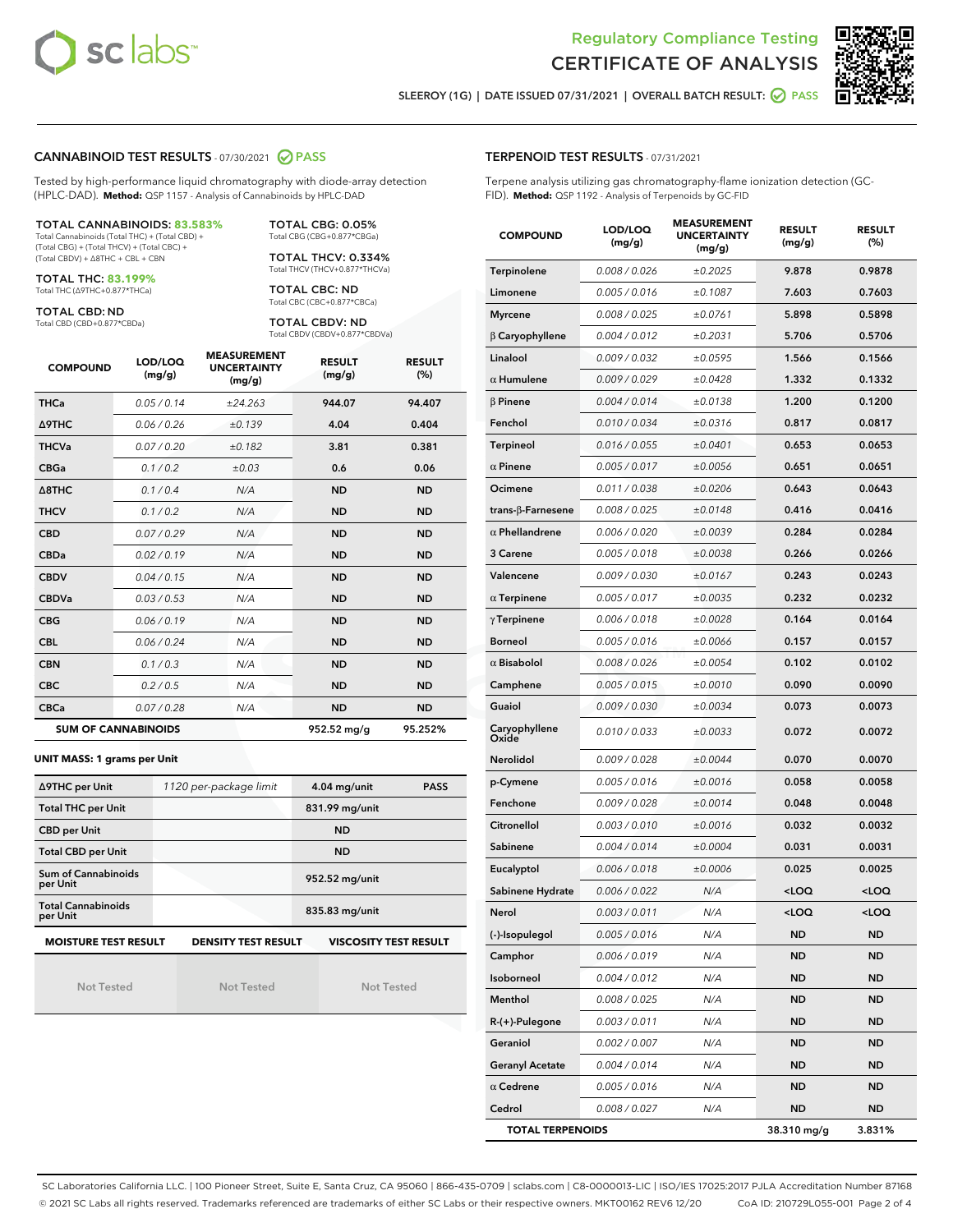



SLEEROY (1G) | DATE ISSUED 07/31/2021 | OVERALL BATCH RESULT: O PASS

## CATEGORY 1 PESTICIDE TEST RESULTS - 07/31/2021 2 PASS

Pesticide and plant growth regulator analysis utilizing high-performance liquid chromatography-mass spectrometry (HPLC-MS) or gas chromatography-mass spectrometry (GC-MS). \*GC-MS utilized where indicated. **Method:** QSP 1212 - Analysis of Pesticides and Mycotoxins by LC-MS or QSP 1213 - Analysis of Pesticides by GC-MS

| <b>COMPOUND</b>             | LOD/LOQ<br>$(\mu g/g)$ | <b>ACTION</b><br><b>LIMIT</b><br>$(\mu g/g)$ | <b>MEASUREMENT</b><br><b>UNCERTAINTY</b><br>$(\mu g/g)$ | <b>RESULT</b><br>$(\mu g/g)$ | <b>RESULT</b> |
|-----------------------------|------------------------|----------------------------------------------|---------------------------------------------------------|------------------------------|---------------|
| Aldicarb                    | 0.03 / 0.08            | $\ge$ LOD                                    | N/A                                                     | <b>ND</b>                    | <b>PASS</b>   |
| Carbofuran                  | 0.02 / 0.05            | $\geq$ LOD                                   | N/A                                                     | <b>ND</b>                    | <b>PASS</b>   |
| Chlordane*                  | 0.03 / 0.08            | $\ge$ LOD                                    | N/A                                                     | <b>ND</b>                    | <b>PASS</b>   |
| Chlorfenapyr*               | 0.03/0.10              | $\ge$ LOD                                    | N/A                                                     | <b>ND</b>                    | <b>PASS</b>   |
| Chlorpyrifos                | 0.02 / 0.06            | $\ge$ LOD                                    | N/A                                                     | <b>ND</b>                    | <b>PASS</b>   |
| Coumaphos                   | 0.02 / 0.07            | $\ge$ LOD                                    | N/A                                                     | <b>ND</b>                    | <b>PASS</b>   |
| Daminozide                  | 0.02 / 0.07            | $\ge$ LOD                                    | N/A                                                     | <b>ND</b>                    | <b>PASS</b>   |
| <b>DDVP</b><br>(Dichlorvos) | 0.03/0.09              | $\ge$ LOD                                    | N/A                                                     | <b>ND</b>                    | <b>PASS</b>   |
| Dimethoate                  | 0.03 / 0.08            | $>$ LOD                                      | N/A                                                     | <b>ND</b>                    | <b>PASS</b>   |
| Ethoprop(hos)               | 0.03/0.10              | $\ge$ LOD                                    | N/A                                                     | <b>ND</b>                    | <b>PASS</b>   |
| Etofenprox                  | 0.02/0.06              | $>$ LOD                                      | N/A                                                     | <b>ND</b>                    | <b>PASS</b>   |
| Fenoxycarb                  | 0.03 / 0.08            | $\geq$ LOD                                   | N/A                                                     | <b>ND</b>                    | <b>PASS</b>   |
| Fipronil                    | 0.03 / 0.08            | $>$ LOD                                      | N/A                                                     | <b>ND</b>                    | <b>PASS</b>   |
| Imazalil                    | 0.02 / 0.06            | $\ge$ LOD                                    | N/A                                                     | <b>ND</b>                    | <b>PASS</b>   |
| <b>Methiocarb</b>           | 0.02 / 0.07            | $\ge$ LOD                                    | N/A                                                     | <b>ND</b>                    | <b>PASS</b>   |
| Methyl<br>parathion         | 0.03/0.10              | $\ge$ LOD                                    | N/A                                                     | <b>ND</b>                    | <b>PASS</b>   |
| <b>Mevinphos</b>            | 0.03/0.09              | $\ge$ LOD                                    | N/A                                                     | <b>ND</b>                    | <b>PASS</b>   |
| Paclobutrazol               | 0.02 / 0.05            | $\ge$ LOD                                    | N/A                                                     | <b>ND</b>                    | <b>PASS</b>   |
| Propoxur                    | 0.03/0.09              | $\ge$ LOD                                    | N/A                                                     | <b>ND</b>                    | <b>PASS</b>   |
| Spiroxamine                 | 0.03 / 0.08            | $\ge$ LOD                                    | N/A                                                     | <b>ND</b>                    | <b>PASS</b>   |
| <b>Thiacloprid</b>          | 0.03/0.10              | $\ge$ LOD                                    | N/A                                                     | <b>ND</b>                    | <b>PASS</b>   |

#### CATEGORY 2 PESTICIDE TEST RESULTS - 07/31/2021 @ PASS

| <b>COMPOUND</b>          | LOD/LOO<br>$(\mu g/g)$ | <b>ACTION</b><br>LIMIT<br>$(\mu g/g)$ | <b>MEASUREMENT</b><br><b>UNCERTAINTY</b><br>$(\mu g/g)$ | <b>RESULT</b><br>$(\mu g/g)$ | <b>RESULT</b> |  |
|--------------------------|------------------------|---------------------------------------|---------------------------------------------------------|------------------------------|---------------|--|
| Abamectin                | 0.03/0.10              | 0.1                                   | N/A                                                     | <b>ND</b>                    | <b>PASS</b>   |  |
| Acephate                 | 0.02/0.07              | 0.1                                   | N/A                                                     | <b>ND</b>                    | <b>PASS</b>   |  |
| Acequinocyl              | 0.02/0.07              | 0.1                                   | N/A                                                     | <b>ND</b>                    | <b>PASS</b>   |  |
| Acetamiprid              | 0.02 / 0.05            | 0.1                                   | N/A                                                     | <b>ND</b>                    | <b>PASS</b>   |  |
| Azoxystrobin             | 0.02/0.07              | 0.1                                   | N/A                                                     | <b>ND</b>                    | <b>PASS</b>   |  |
| <b>Bifenazate</b>        | 0.01 / 0.04            | 0.1                                   | N/A                                                     | <b>ND</b>                    | <b>PASS</b>   |  |
| <b>Bifenthrin</b>        | 0.02/0.05              | 3                                     | N/A                                                     | <b>ND</b>                    | <b>PASS</b>   |  |
| <b>Boscalid</b>          | 0.03/0.09              | 0.1                                   | N/A                                                     | <b>ND</b>                    | <b>PASS</b>   |  |
| Captan                   | 0.19/0.57              | 0.7                                   | N/A                                                     | <b>ND</b>                    | <b>PASS</b>   |  |
| Carbaryl                 | 0.02/0.06              | 0.5                                   | N/A                                                     | <b>ND</b>                    | <b>PASS</b>   |  |
| Chlorantranilip-<br>role | 0.04/0.12              | 10                                    | N/A                                                     | <b>ND</b>                    | <b>PASS</b>   |  |
| Clofentezine             | 0.03/0.09              | 0.1                                   | N/A                                                     | <b>ND</b>                    | <b>PASS</b>   |  |

|  | <b>CATEGORY 2 PESTICIDE TEST RESULTS</b> - 07/31/2021 continued |
|--|-----------------------------------------------------------------|
|  |                                                                 |

| <b>COMPOUND</b>               | LOD/LOQ<br>(µg/g) | <b>ACTION</b><br>LIMIT<br>$(\mu g/g)$ | <b>MEASUREMENT</b><br><b>UNCERTAINTY</b><br>$(\mu g/g)$ | <b>RESULT</b><br>(µg/g) | <b>RESULT</b> |
|-------------------------------|-------------------|---------------------------------------|---------------------------------------------------------|-------------------------|---------------|
| Cyfluthrin                    | 0.12 / 0.38       | 2                                     | N/A                                                     | ND                      | <b>PASS</b>   |
| Cypermethrin                  | 0.11 / 0.32       | 1                                     | N/A                                                     | ND                      | <b>PASS</b>   |
| Diazinon                      | 0.02 / 0.05       | 0.1                                   | N/A                                                     | ND                      | <b>PASS</b>   |
| Dimethomorph                  | 0.03 / 0.09       | 2                                     | N/A                                                     | ND                      | <b>PASS</b>   |
| Etoxazole                     | 0.02 / 0.06       | 0.1                                   | N/A                                                     | ND                      | <b>PASS</b>   |
| Fenhexamid                    | 0.03 / 0.09       | 0.1                                   | N/A                                                     | ND                      | <b>PASS</b>   |
| Fenpyroximate                 | 0.02 / 0.06       | 0.1                                   | N/A                                                     | <b>ND</b>               | <b>PASS</b>   |
| Flonicamid                    | 0.03 / 0.10       | 0.1                                   | N/A                                                     | <b>ND</b>               | <b>PASS</b>   |
| Fludioxonil                   | 0.03 / 0.10       | 0.1                                   | N/A                                                     | ND                      | <b>PASS</b>   |
| Hexythiazox                   | 0.02 / 0.07       | 0.1                                   | N/A                                                     | <b>ND</b>               | <b>PASS</b>   |
| Imidacloprid                  | 0.04 / 0.11       | 5                                     | N/A                                                     | <b>ND</b>               | <b>PASS</b>   |
| Kresoxim-methyl               | 0.02 / 0.07       | 0.1                                   | N/A                                                     | ND                      | <b>PASS</b>   |
| Malathion                     | 0.03 / 0.09       | 0.5                                   | N/A                                                     | <b>ND</b>               | <b>PASS</b>   |
| Metalaxyl                     | 0.02 / 0.07       | $\overline{c}$                        | N/A                                                     | <b>ND</b>               | <b>PASS</b>   |
| Methomyl                      | 0.03 / 0.10       | $\mathcal{I}$                         | N/A                                                     | <b>ND</b>               | <b>PASS</b>   |
| Myclobutanil                  | 0.03/0.09         | 0.1                                   | N/A                                                     | <b>ND</b>               | <b>PASS</b>   |
| <b>Naled</b>                  | 0.02 / 0.07       | 0.1                                   | N/A                                                     | ND                      | <b>PASS</b>   |
| Oxamyl                        | 0.04 / 0.11       | 0.5                                   | N/A                                                     | ND                      | <b>PASS</b>   |
| Pentachloronitro-<br>benzene* | 0.03/0.09         | 0.1                                   | N/A                                                     | ND                      | <b>PASS</b>   |
| Permethrin                    | 0.04 / 0.12       | 0.5                                   | N/A                                                     | ND                      | <b>PASS</b>   |
| Phosmet                       | 0.03 / 0.10       | 0.1                                   | N/A                                                     | <b>ND</b>               | <b>PASS</b>   |
| Piperonylbu-<br>toxide        | 0.02 / 0.07       | 3                                     | N/A                                                     | <b>ND</b>               | <b>PASS</b>   |
| Prallethrin                   | 0.03 / 0.08       | 0.1                                   | N/A                                                     | ND                      | <b>PASS</b>   |
| Propiconazole                 | 0.02 / 0.07       | 0.1                                   | N/A                                                     | <b>ND</b>               | <b>PASS</b>   |
| Pyrethrins                    | 0.04 / 0.12       | 0.5                                   | N/A                                                     | <b>ND</b>               | <b>PASS</b>   |
| Pyridaben                     | 0.02 / 0.07       | 0.1                                   | N/A                                                     | ND                      | <b>PASS</b>   |
| Spinetoram                    | 0.02 / 0.07       | 0.1                                   | N/A                                                     | ND                      | <b>PASS</b>   |
| Spinosad                      | 0.02 / 0.07       | 0.1                                   | N/A                                                     | ND                      | <b>PASS</b>   |
| Spiromesifen                  | 0.02 / 0.05       | 0.1                                   | N/A                                                     | ND                      | <b>PASS</b>   |
| Spirotetramat                 | 0.02 / 0.06       | 0.1                                   | N/A                                                     | ND                      | <b>PASS</b>   |
| Tebuconazole                  | 0.02 / 0.07       | 0.1                                   | N/A                                                     | <b>ND</b>               | <b>PASS</b>   |
| Thiamethoxam                  | 0.03 / 0.10       | 5                                     | N/A                                                     | ND                      | <b>PASS</b>   |
| Trifloxystrobin               | 0.03 / 0.08       | 0.1                                   | N/A                                                     | <b>ND</b>               | <b>PASS</b>   |

SC Laboratories California LLC. | 100 Pioneer Street, Suite E, Santa Cruz, CA 95060 | 866-435-0709 | sclabs.com | C8-0000013-LIC | ISO/IES 17025:2017 PJLA Accreditation Number 87168 © 2021 SC Labs all rights reserved. Trademarks referenced are trademarks of either SC Labs or their respective owners. MKT00162 REV6 12/20 CoA ID: 210729L055-001 Page 3 of 4